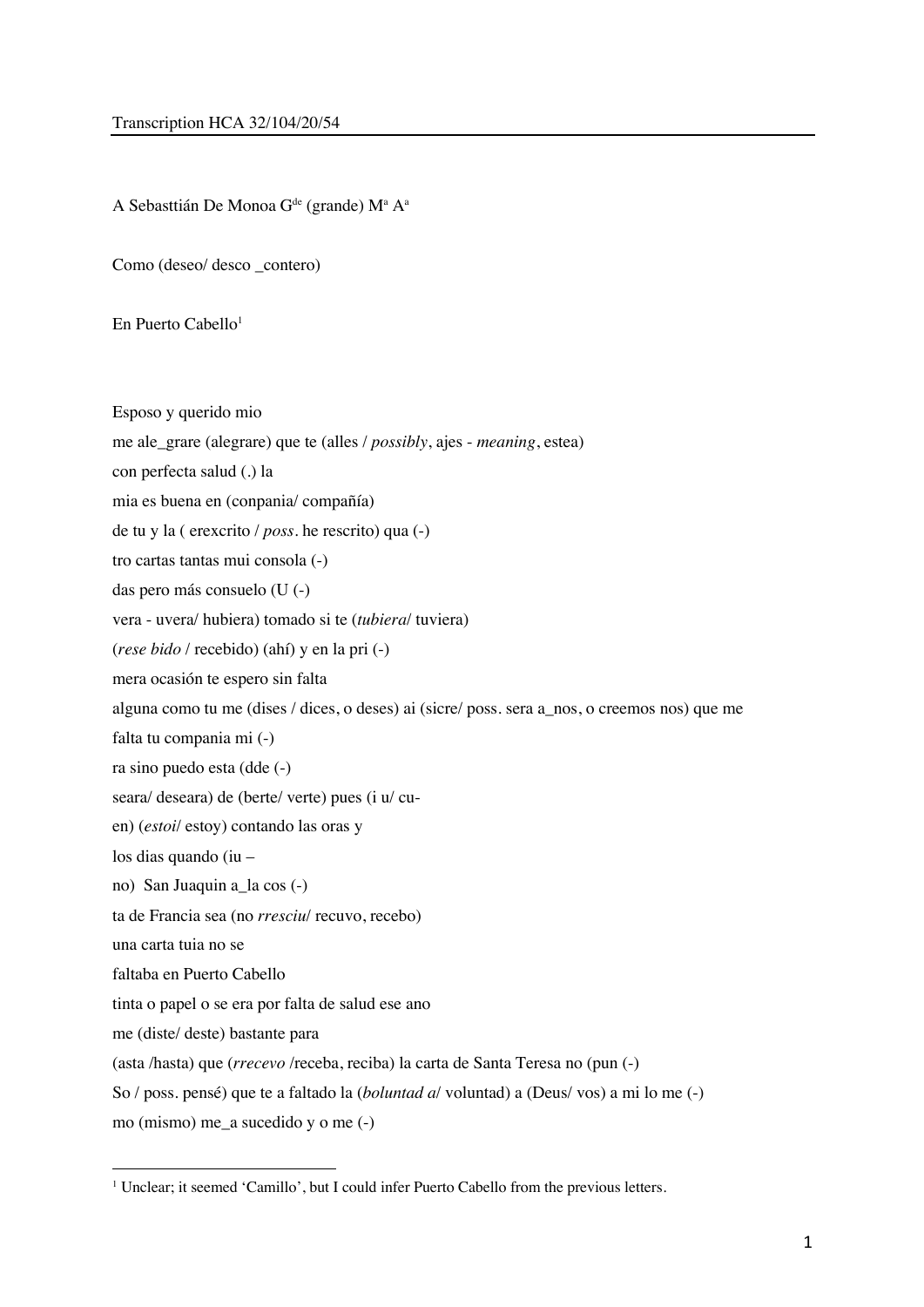allo resuelta de\_searse lu (dera/ dena) begad / me\_allo rresulta a (de sd/ y los/ decirlos) y todo lo\_demás por allá o me en tu compañía pero parese que tu no (rres\_suel (-) ves/ resuelves) a eso pero (y a se/ iase) (a *custar (-) tarre*/ *poss*. causare) (solu\_sion/ solución) según me (dises/ dices) que vendras pues ja no puedo (espedad/ poss. esperad) mas sin ti y (ves/eres) lo que qui\_eres a ser tuia (sea) (-) lla mui famosa pero con gran senti\_miento y llo dos porque no (leen) (ni\_as/veas) unas (me\_morias/ *poss*. Memorias, o morías) y vea quien (ne\_se\_sita/ necesita) de ti Para qui la (corre \_tos/ poss. Corri/os) (iven/*poss*. aun) y con es (-) to (con esto) (se so derr o gada / se suceder) (a ste) me  $g^{de}$  Ms A<sup>s</sup> (poss. estimas) como deseo San Sebastian 13 de 17 ()

Tuia siempre qui te quiere Y te ama Maria Clara de ai alde

Tuio ai <3

Mi querido esposo Sebastian de Mo noa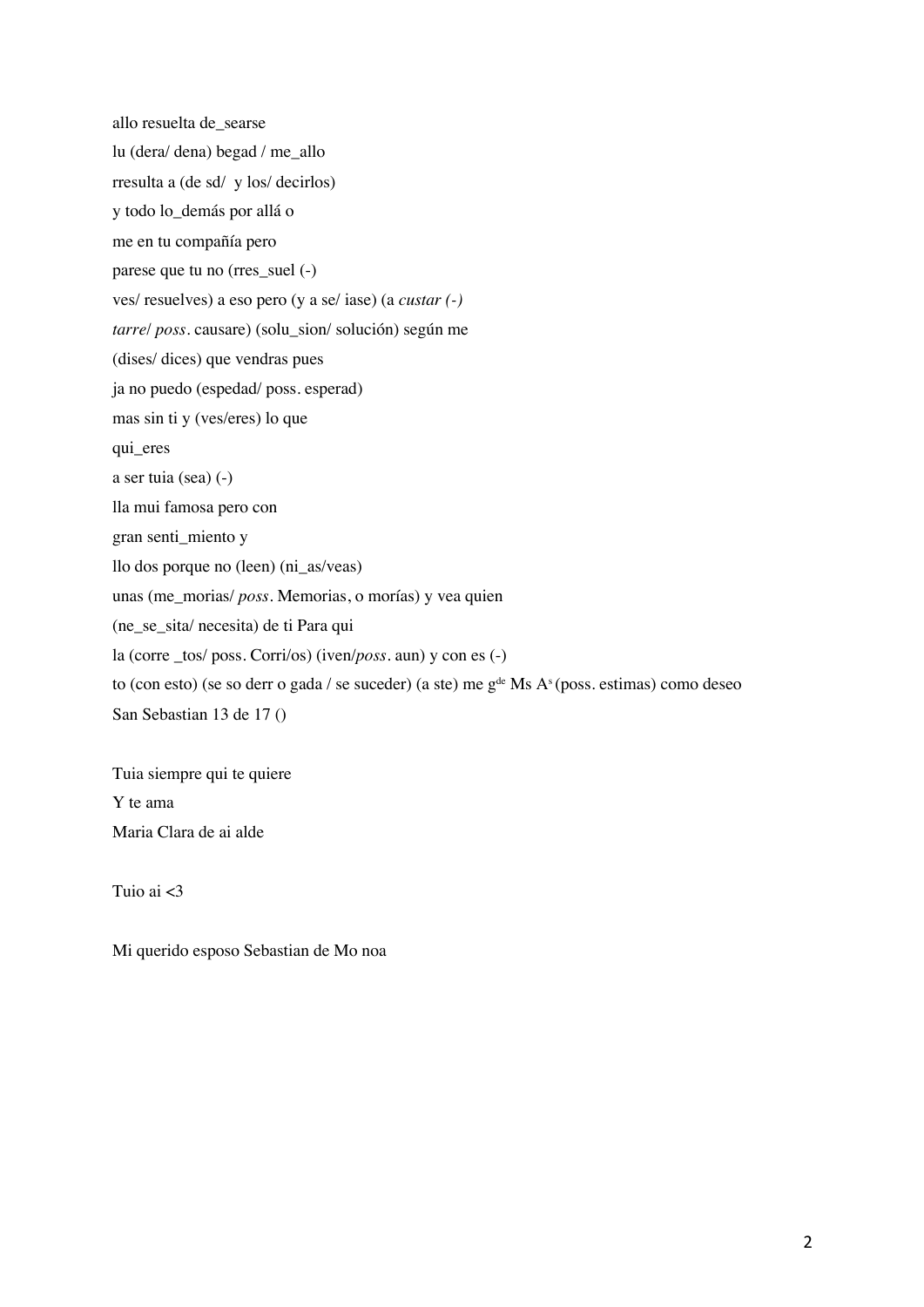## Translation HCA 32/104/20/10

To Sebastian de Monoa Gde (grande) Ma A, How I long to see you in Puerto Carrillo

My dear, beloved husband,

I would be delighted to know that

you are in perfect health.

Mine is fine, but it would be even better, if I were in your company.

I have written four letters and doing so comforted me,

however, it would put my mind at ease even further,

if I knew for certain, that you received them without any delay.

I am patiently waiting for your return,

as you told me to and – believe me when I say this –

I miss your company.

Not only do I want you to know that I am longing to see you,

but that I am also counting down the days and hours until the San Juaquin returns

from the coast of France. I don't know if there was a shortage of ink or paper in Porto Cabello or if

you experienced a lack of health this year,

but I did not receive a letter from you.

This caused me to be worried

until I got the letter you sent from Santa Teresa

proving to me that it was never your intention to cause me any troubles.

I reckon that the best thing you can do

is to tell them and everyone else there or in your company,

but it seems to me that it will be sorted out.

Nevertheless, I hope that a solution for what you told me will be found soon,

so that you can return to me,

as I can no longer wait to be with you.

It simply feels wonderful to be yours

and I continue to feel deeply for you

since some memories made me realize that those who need you

would feel forsaken without you.

A *Gde Ms As*

As I wish